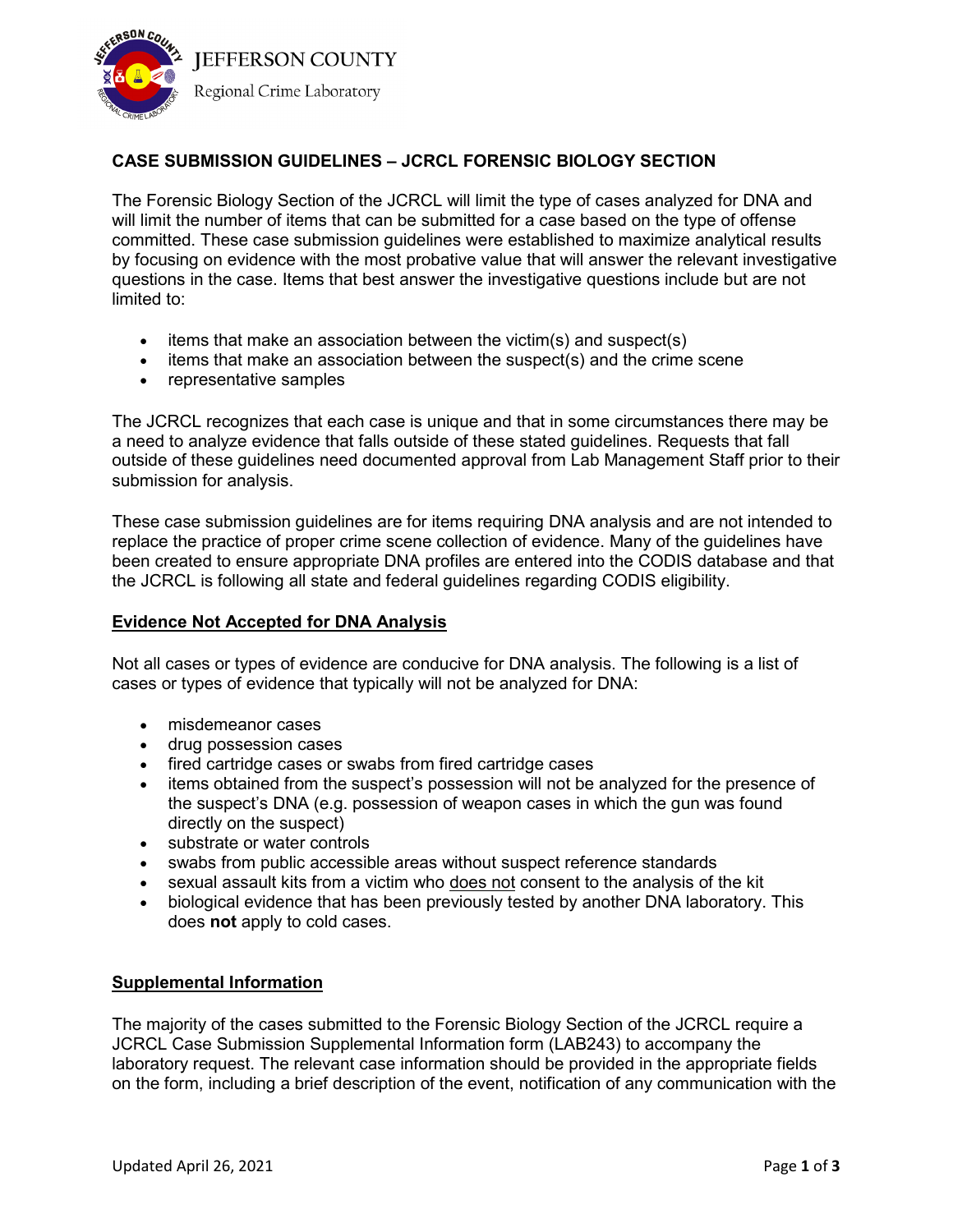

laboratory, the pertinent locations of stolen vehicles, and the names of individuals associated with the case along with the status of buccal swabs.

## **Crimes Against Persons (i.e., Homicides, Sexual Assaults, Kidnappings, Assaults, or POWPOs)**

Due to the complexity of most of these cases, a meeting with a DNA analyst from the Forensic Biology section is highly recommended prior to submitting evidence. The primary investigator and/or district attorney assigned to the case will present the case specifics and the investigative questions to be addressed. Based on that information, the DNA analyst will recommend the most appropriate items to be submitted for DNA analysis. For cases that involve multiple sections of the JCRCL, consultation with staff members from all affected sections should take place prior to any laboratory analysis. In some instances, several rounds of testing may be necessary to answer the investigative questions of the case; analysis on additional items will not be performed to merely disprove all possible scenarios in a case.

Considerations for evidence submission:

- For most cases, submit the entire item of evidence for analysis rather than a swabbing or cutting of the item.
- Submit all appropriate reference standards from all named suspects, victims, and necessary elimination standards (e.g. consensual partners) with the crime scene evidence. *DNA analysis may be delayed or the case may be returned to the submitting agency if the necessary reference standards are not submitted.*
- For sexual assault cases, submit the sexual assault (SA) kit first. Other items may be analyzed at a later date or in addition to the SA kit based on case specifics and/or analyst discretion.
- Effective March 1, 2014, all SA kits must be submitted to a forensic laboratory within 21 days of receipt from a medical facility, in accordance with CRS 24-33.5-113. Exceptions to these rules are as follows:
	- $\circ$  the victim does not consent to the submission of the SA kit
	- $\circ$  the law enforcement agency is able to provide corroborated evidence of a false report before the required submission to a forensic laboratory
- For POWPO cases, submit the firearm or the swabs from the firearm **and** the reference standards from the named suspect at the same time. *DNA analysis may be delayed or the case may be returned to the submitting agency if the necessary reference standards are not submitted.* These cases are not CODIS eligible and must have reference standards for DNA comparison purposes.

## **Property Crimes**

• All items submitted must be directly related to the crime. The Supplemental Information form should be clear in establishing the item(s) relationship to the crime scene. *Analysis may be delayed or items may be returned to the submitting agency if the Supplemental Information form does not contain the proper information.*